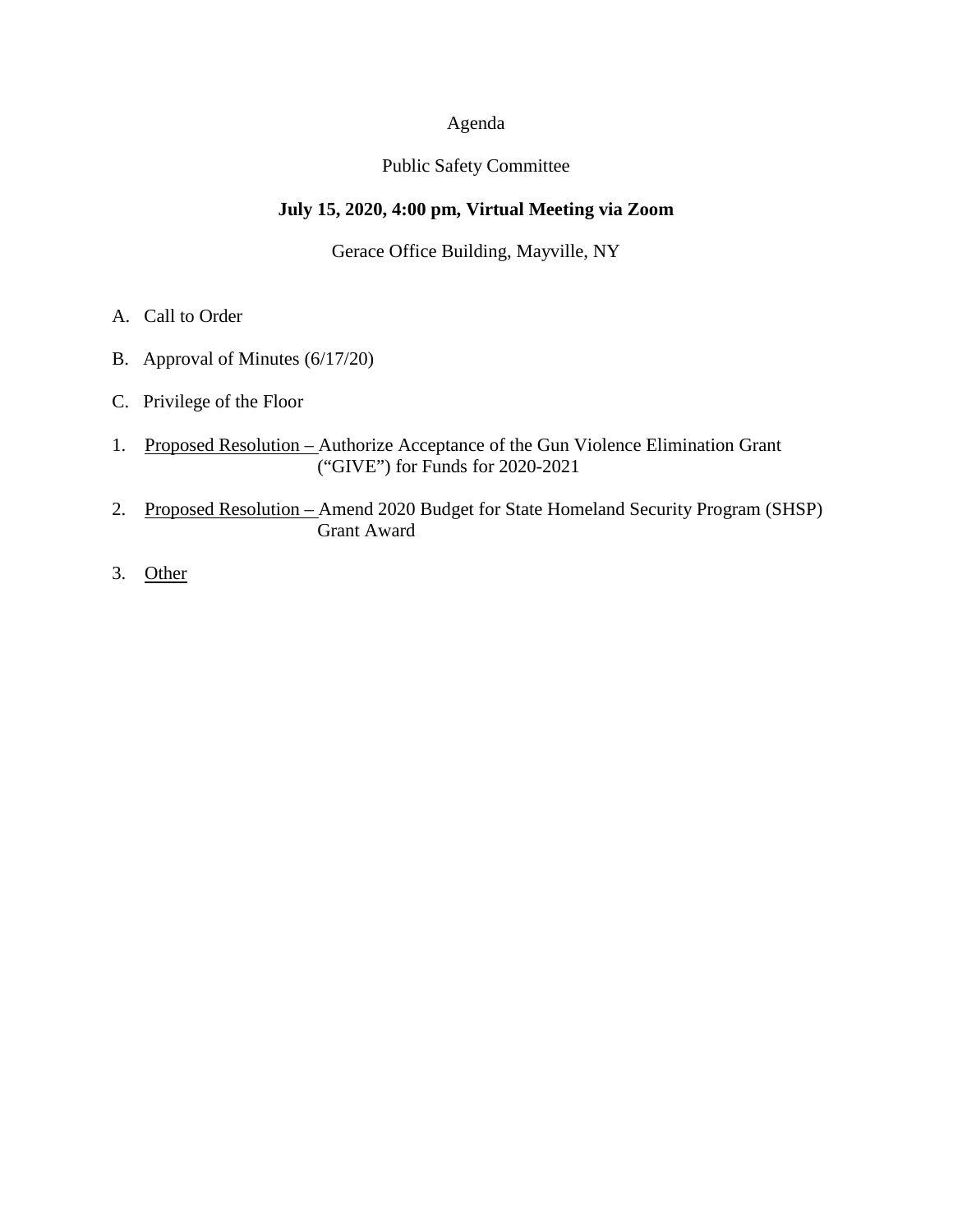# **CHAUTAUQUA COUNTY RESOLUTION NO. \_\_\_\_\_\_\_\_\_\_\_\_\_\_\_**

**TITLE:** Authorize Acceptance of the Gun Involved Violence Elimination Grant ("GIVE") for funds for 2020-2021

**BY:** Public Safety and Audit & Control Committees:

**AT THE REQUEST OF:** County Executive Paul M. Wendel, Jr.:

WHEREAS, the New York State Division of Criminal Justice Services (DCJS) has awarded \$193,463.00 to the multi-agency "GIVE" Task Force to reduce violent crimes in the primary jurisdictions of the County of Chautauqua and the City of Jamestown; and

WHEREAS, the funded "GIVE" Task Force partners consist of the City of Jamestown Police Department, and the Chautauqua County Agencies of the District Attorney, Sheriff's Office and Probation Office; and

WHEREAS, the City of Jamestown Police Department has been awarded \$72,221.00 of the total "GIVE" funding and will sign and administer a separate contract with the New York State Division of Criminal Justice Services (DCJS) for said funding; and

WHEREAS, the Chautauqua County Agencies consisting of the office of the District Attorney (\$83,306.00), the office of the Chautauqua County Sheriff (\$27,436.00) and the office of Probation (\$10,500.00) will share the balance of such funds; and

WHEREAS, the office of the District Attorney, Sheriff and Probation have included a portion of these grant funds in the 2020 Adopted Budget with the balance to be included in the 2021 budget; now, therefore be it

RESOLVED, That the County of Chautauqua accepts the grant and authorizes the County Executive to execute the Gun Involved Violence Elimination Grant ("GIVE") contract with the New York State Division of Criminal Justice Services (DCJS) in the amount of \$121,242.00 for the term of July 1, 2020 to June 30, 2021.

> \_\_\_\_\_\_\_\_\_\_\_\_\_\_\_\_\_\_\_\_\_\_APPROVED \_\_\_\_\_\_\_\_\_\_\_\_\_\_\_\_\_\_\_\_\_\_VETOES (VETO MESSAGE ATTACHED)

County Executive Date

\_\_\_\_\_\_\_\_\_\_\_\_\_\_\_\_\_\_\_\_\_\_\_\_\_\_\_\_\_\_\_\_\_\_ \_\_\_\_\_\_\_\_\_\_\_\_\_\_\_\_\_\_